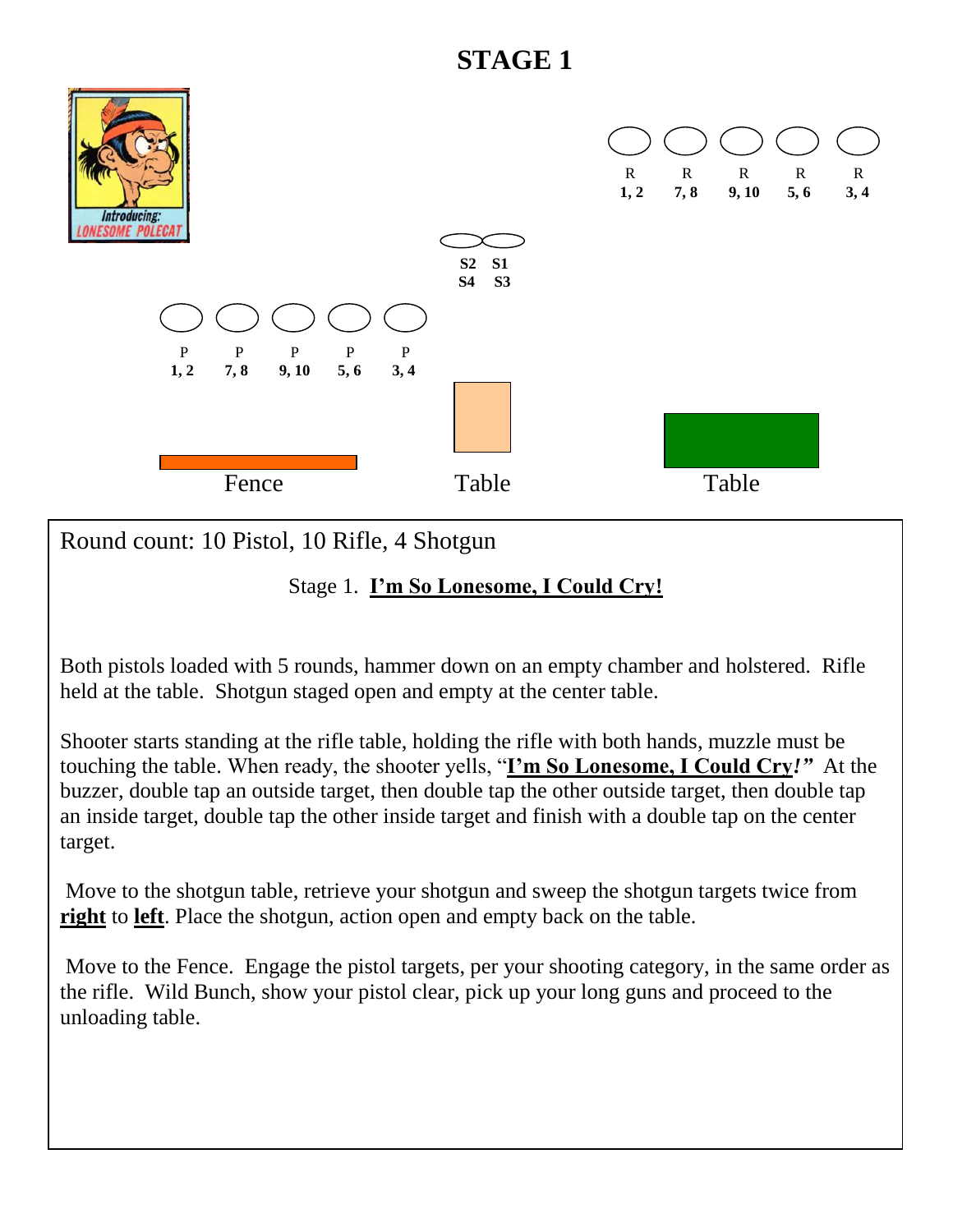### **STAGE 2**



Round count: 10 Pistol, 10 Rifle, 4 Shotgun

#### Stage 2. **You Must be a Polecat!**

Both pistols loaded with 5 rounds, hammer down on an empty chamber and holstered. Rifle staged at the table. Shotgun staged open and empty at the center table.

Shooter starts standing at the rifle table, both hands touching their gun butts. When ready, the shooter yells, "**You Must be a Polecat!***"* At the buzzer, pick up the rifle and beginning on either end, engage the targets in a 1-3-1 sweep. Then repeat, beginning on the other end.

Move to the shotgun table, retrieve your shotgun and sweep the shotgun targets twice from **right** to **left**. Place the shotgun, action open and empty back on the table.

Move to the Fence. Engage the pistol targets, per your shooting category, in the same order as the rifle. Wild Bunch, show your pistol clear, pick up your long guns and proceed to the unloading table.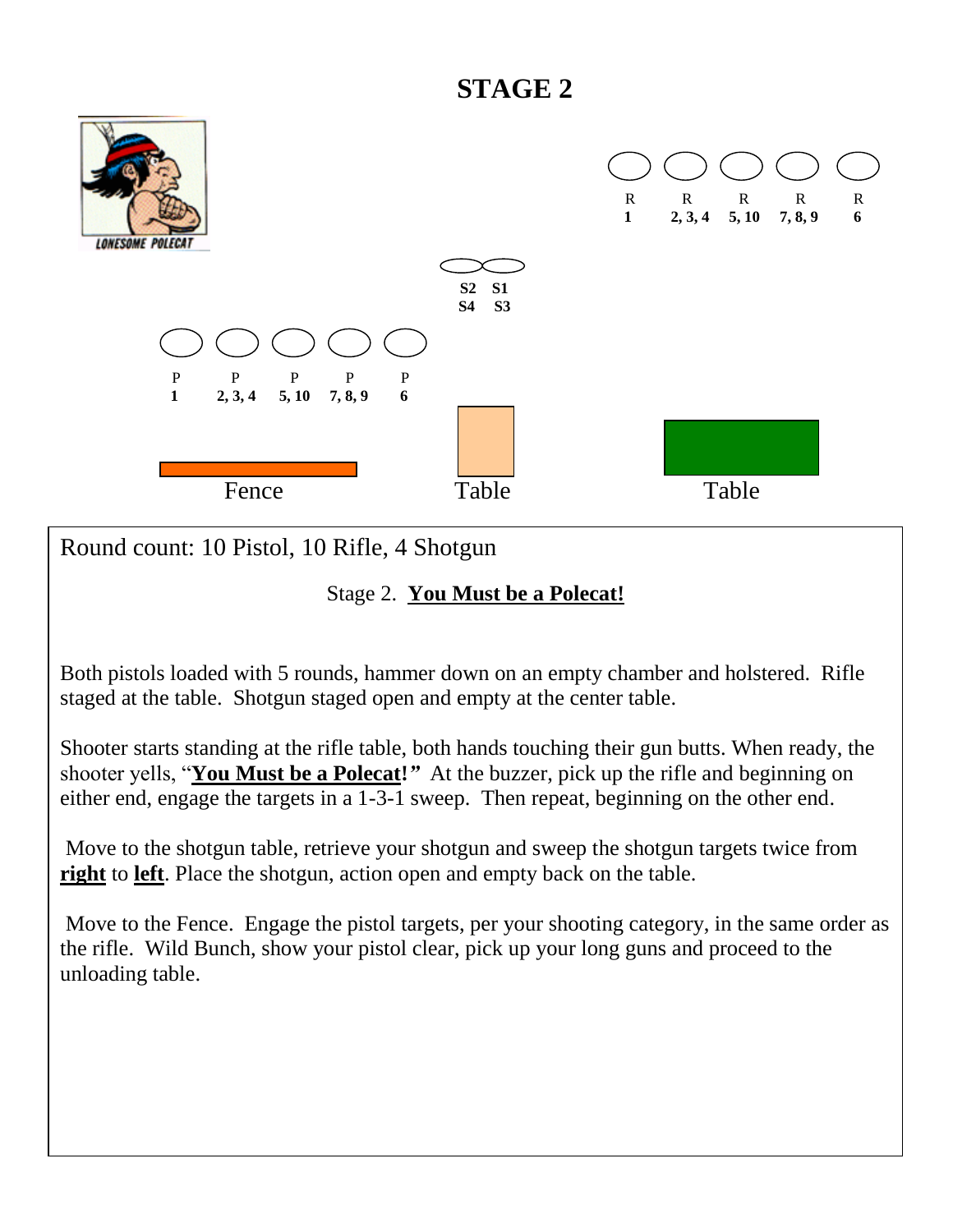# **STAGE 3**



Round count: 10 Pistol, 10 Rifle, 4 Shotgun

### Stage 3. **I'm Taking You to See the Judge!**

Both pistols loaded with 5 rounds, hammer down on an empty chamber and holstered. Rifle staged on the table. Shotgun staged open and empty at the center table.

Shooter starts standing at the fence, with their hands on their gun butts. When ready, the shooter yells, "**I'm Taking You to See the Judge!***"* At the buzzer, with your pistols engage the targets by double tapping the inner targets in any order, then from either end single tap sweep all 4 targets, then finish by putting 1 round on each inner target, any order. Wild Bunch will stage their open and empty pistol on the table provided.

Move to the table, with your rifle engage the targets, in the same order as the pistol. Make rifle safe.

Move to the center table, pick up the shotgun and sweep the shotgun targets twice from **right** to **left**.